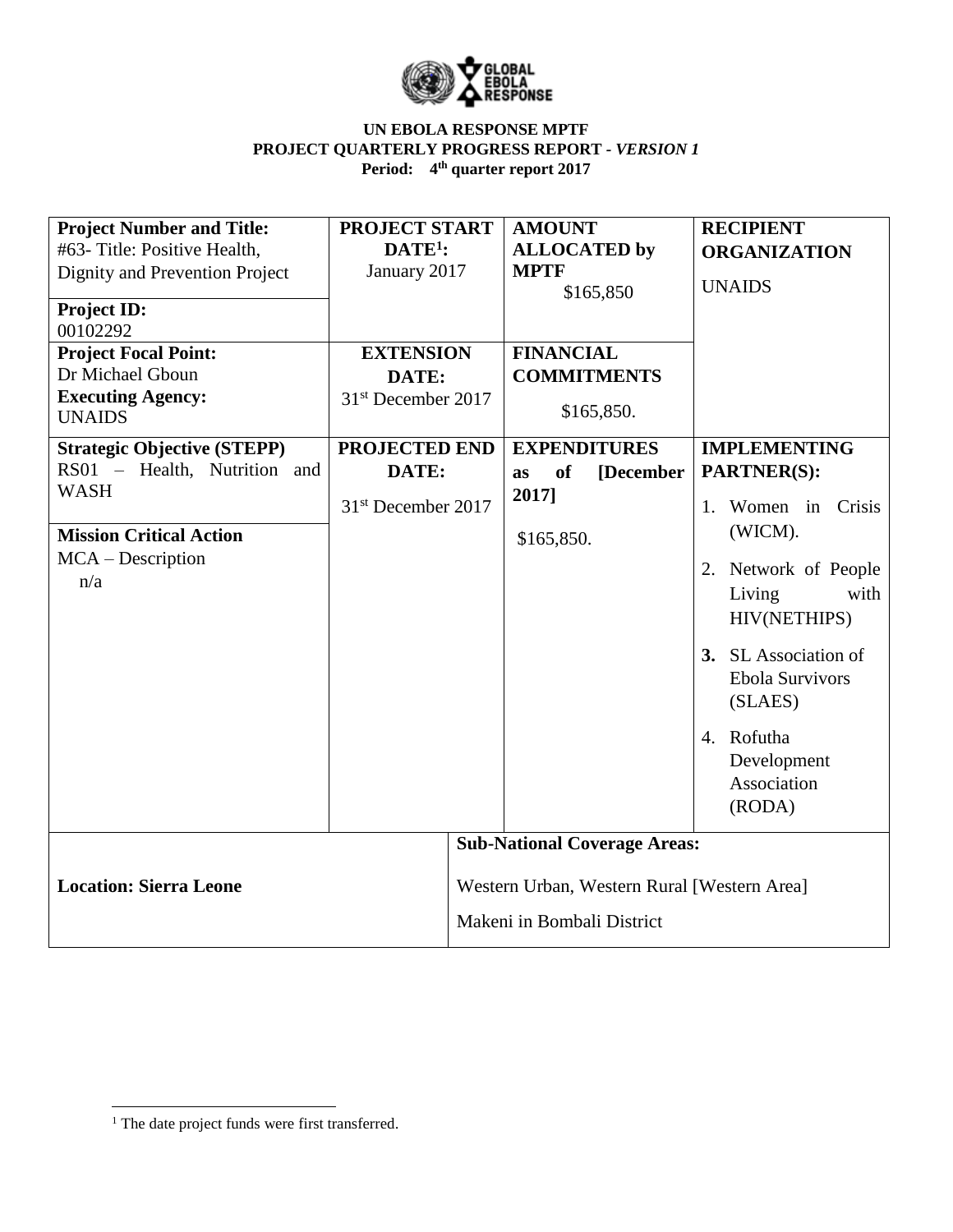

## **UN EBOLA RESPONSE MPTF PROJECT QUARTERLY PROGRESS REPORT** *- VERSION 1* **Period: 4 th quarter report 2017**

| <b>QUARTERLY PROGRESS REPORT RESULTS MATRIX</b>                                                                                                                   |                                          |                                                             |                                                                  |                                                                                      |                                                                            |  |  |  |  |
|-------------------------------------------------------------------------------------------------------------------------------------------------------------------|------------------------------------------|-------------------------------------------------------------|------------------------------------------------------------------|--------------------------------------------------------------------------------------|----------------------------------------------------------------------------|--|--|--|--|
| <b>OUTPUT INDICATORS</b>                                                                                                                                          |                                          |                                                             |                                                                  |                                                                                      |                                                                            |  |  |  |  |
| <b>Indicator</b>                                                                                                                                                  | Geographic<br>Area                       | Projected<br><b>Target</b><br>(as per<br>results<br>matrix) | Quantitative<br>results for the<br>quarterly<br>reporting period | <b>Cumulative</b><br>results since<br>project<br>commencement<br>(quantitative)      | <b>Delivery Rate</b><br>(cumulative % of<br>projected total)<br>as of date |  |  |  |  |
| Description of the quantifiable indicator as set out in the approved project proposal                                                                             |                                          |                                                             |                                                                  |                                                                                      |                                                                            |  |  |  |  |
| Number of Girl<br><b>Headed Households</b><br>with OVC provided<br>with cash transfer<br>livelihood support to<br>reduce HIV<br>vulnerability through<br>sex work | Makeni,<br>western<br>Urban and<br>Rural | 105                                                         | 105                                                              | Scope Verification<br>and ID distribution<br>for Conditional<br><b>Cash Transfer</b> | 100%                                                                       |  |  |  |  |
| Number of<br>OVC provided with<br>material and<br>education support                                                                                               | Makeni,<br>Western<br>urban $&$<br>Rural | 105                                                         | 105                                                              | Registered in<br>School,<br>educational<br>material provided                         | 100%                                                                       |  |  |  |  |
| Number of Girl<br><b>Headed Households</b><br>with OVC provided<br>with cash transfer for<br>training on vocation<br>skills                                       | Makeni,<br>Western<br>Urban and<br>Rural | 105                                                         | 105                                                              | Scope Verification<br>and ID distribution<br>for Conditional<br>Cash Transfer        | 100%                                                                       |  |  |  |  |
|                                                                                                                                                                   |                                          |                                                             |                                                                  |                                                                                      |                                                                            |  |  |  |  |
| <b>EFFECT INDICATORS</b>                                                                                                                                          |                                          |                                                             |                                                                  |                                                                                      |                                                                            |  |  |  |  |
| Girl<br>Headed<br>105<br>Households<br>had<br>improved access to<br>education<br>and<br>increased<br>literacy<br>levels.                                          | Makeni,<br>Western<br>Urban &<br>Rural   | 105                                                         | 105                                                              |                                                                                      | 100%                                                                       |  |  |  |  |
| GHH<br>105<br>with<br>enhanced livelihood for<br>vulnerable<br>girls<br>&<br>households                                                                           | Makeni,<br>Western<br>Urban &<br>Rural   | 105                                                         | 105                                                              |                                                                                      | 100%                                                                       |  |  |  |  |
| <b>NARRATIVE</b>                                                                                                                                                  |                                          |                                                             |                                                                  |                                                                                      |                                                                            |  |  |  |  |